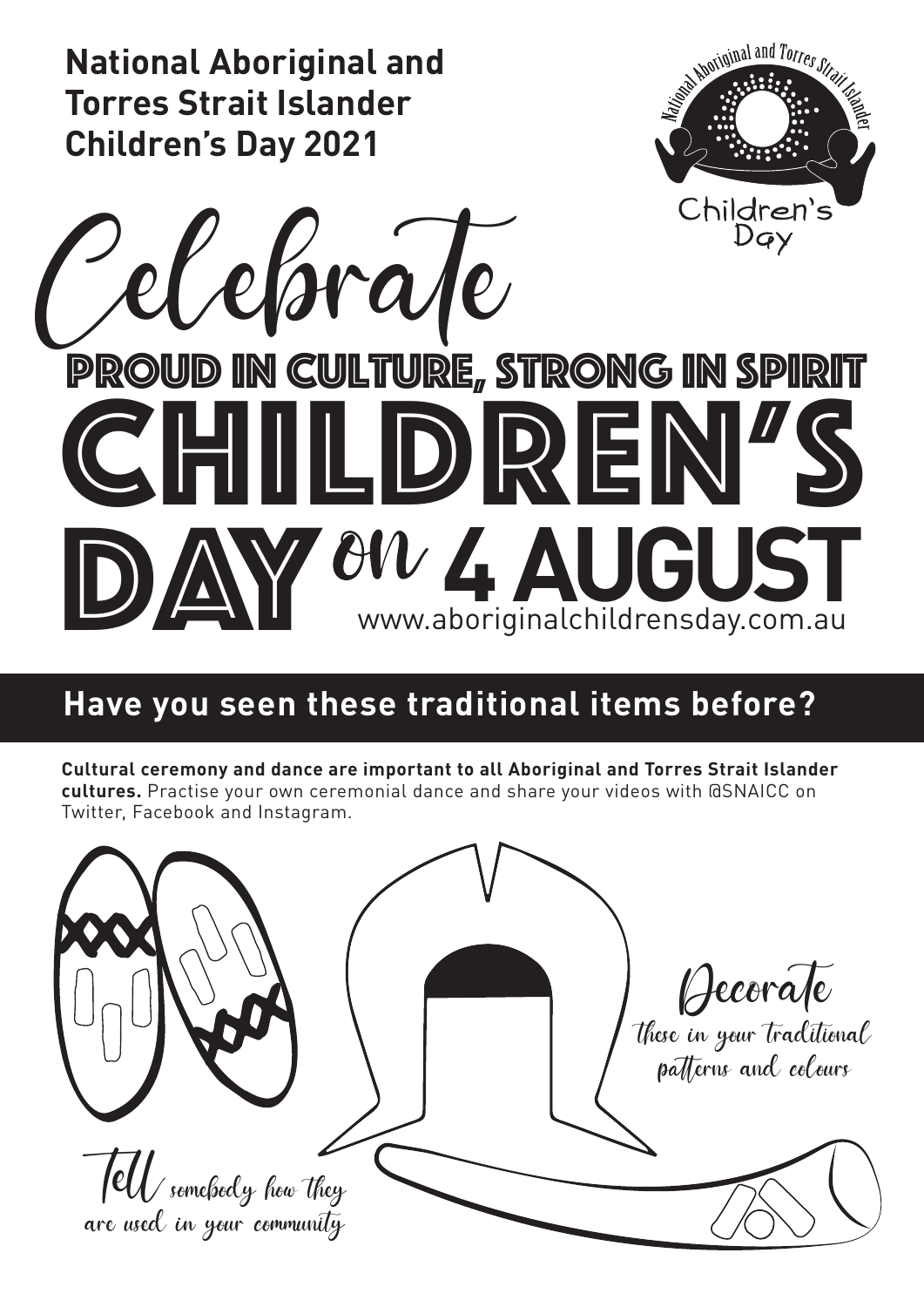STORY OF THE Coolamon

 $\circ$ 

**POST** 

 $\overline{O}$ 

The Children's Day bag has a drawing called *Taungurung Bubup* by Annette Sax.

It is of a baby wrapped in a possum skin cloak in a coolamon – a traditional carrying vessel. A coolamon is shaped like a canoe as the baby is carried on its journey of life.

Traditionally coolamons were used to cradle babies, carry water, fruits or nuts, to separate grains, and protect from the rain.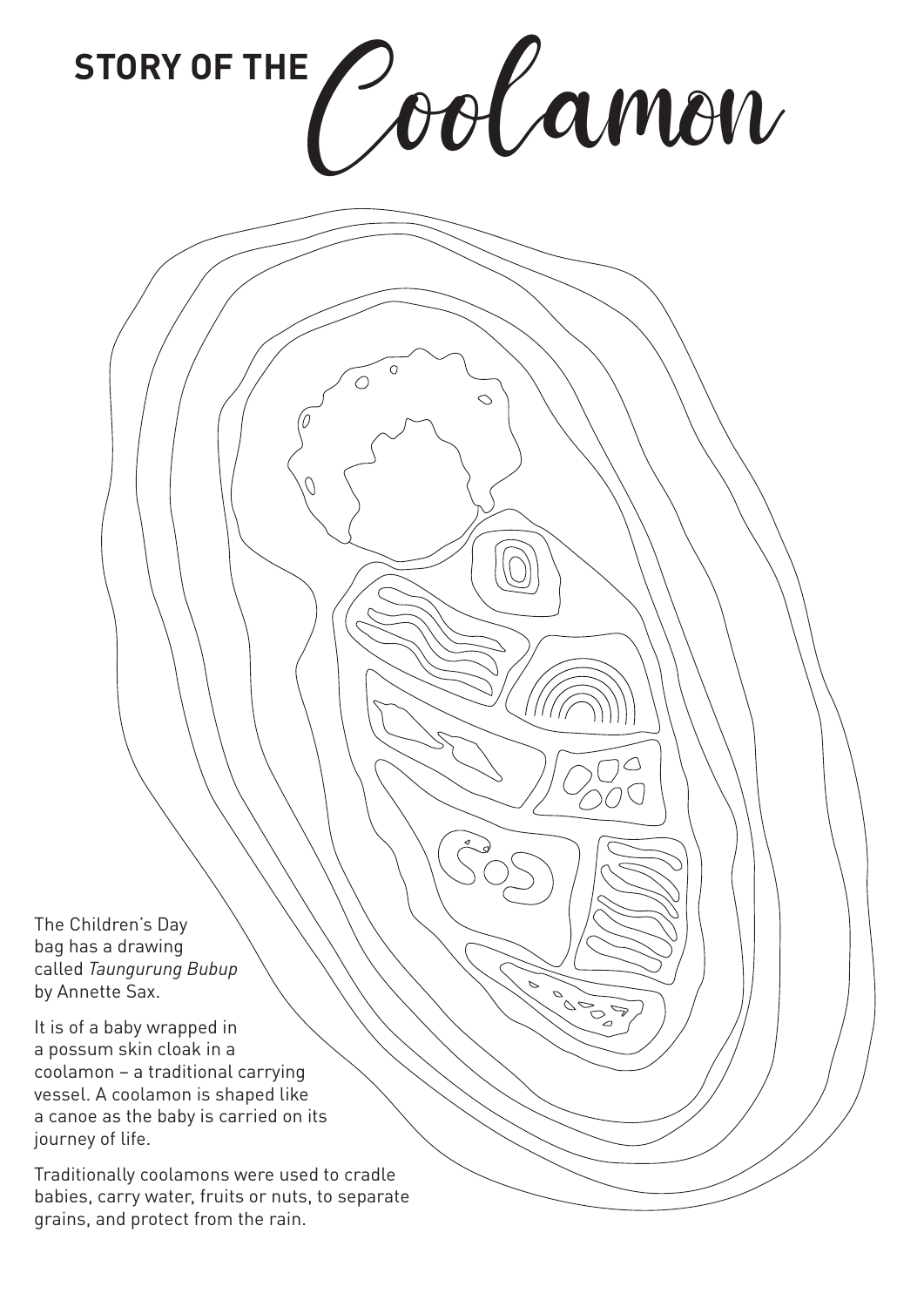

**For generations, wattle or acacia has been important to Aboriginal and Torres Strait Islander peoples. It is used for food, medicine, utensils, weapons, instruments and more. Traditionally the seeds are harvested from their pods, roasted, and ground into flour to make damper.** 

**There are many types of wattle grown across Australia. Find out what your local wattle is called in your language.**

**Today, we use wattleseed in many different recipes. It has a coffeechocolate flavour, so it tastes really good in these chocolate and wattleseed biscuits.**



 $\theta$ r

you can buy ground wattleseed at Aboriginal-owned

organisations: search 'bush tucker' in your region on supplynation.org.au to find out more.



## INGREDIENTS

1 ¾ cups of self-raising flour ¼ cup of cocoa 3 teaspoons of ground wattleseed 250g of soft unsalted butter ½ cup of caster sugar

*You also need:* 1 bowl, 1 wooden spoon, 1 tray and some baking paper

## DIRECTIONS

- 1. Preheat oven to 160 degrees Celsius.
- 2. Stir together the flour, cocoa and wattleseed with a whisk or a fork to break up any lumps.
- 3. Mix the butter and sugar together with the wooden spoon until it is soft and looks pale yellow.
- 4. Stir in the flour, cocoa and wattleseed mixture.
- 5. Roll the dough into small balls and place them 5cm apart on a tray lined with baking paper. Flatten them gently with the back of a fork.
- 6. Cook for 15-20 minutes until the edges are brown but the middle is still soft.
- 7. Transfer to a wire rack or leave on the tray to cool, then eat them!
- 8. *(If there are any left)* store them in an airtight container.